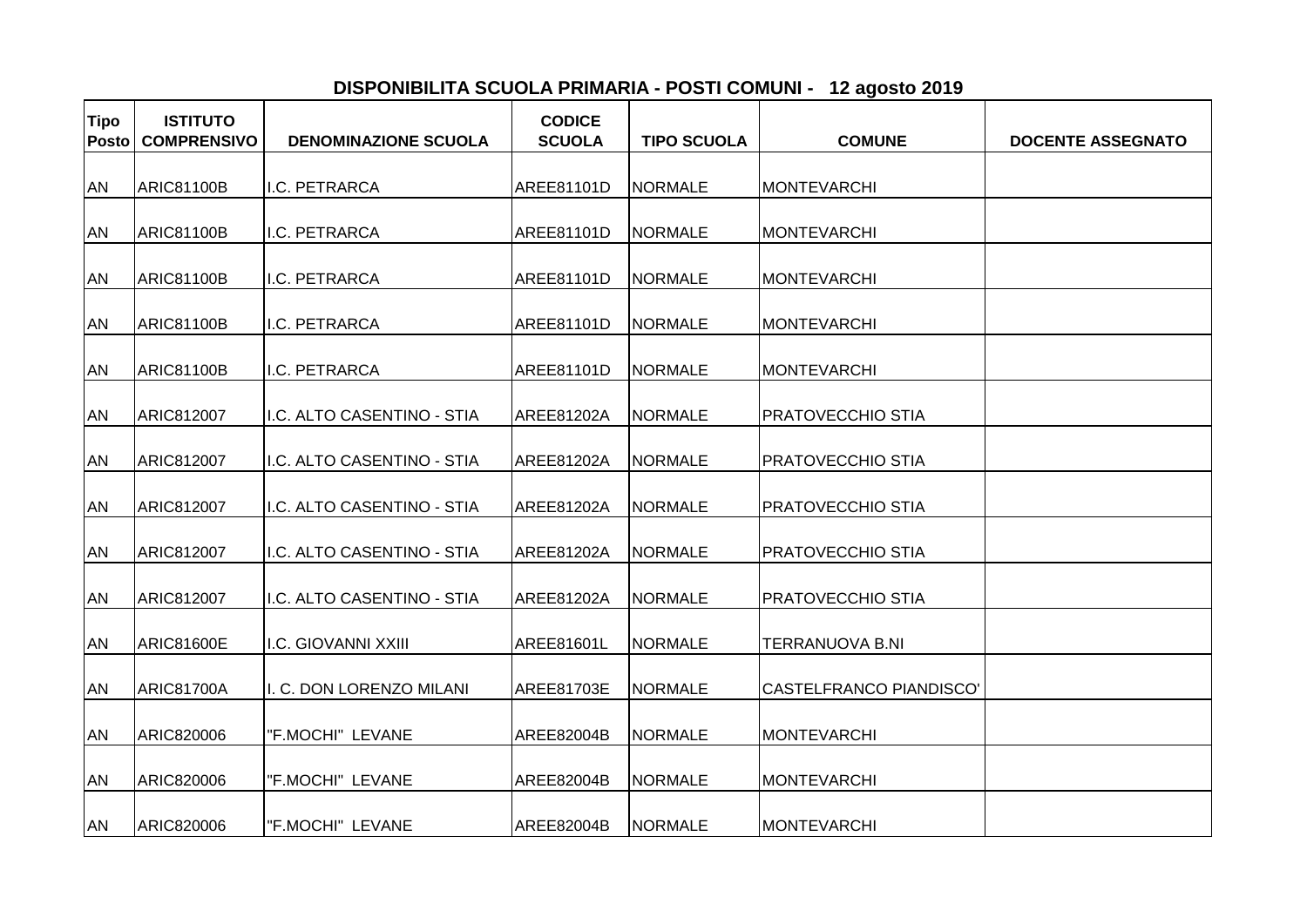| <b>Tipo</b><br>Posto | <b>ISTITUTO</b><br><b>COMPRENSIVO</b> | <b>DENOMINAZIONE SCUOLA</b>           | <b>CODICE</b><br><b>SCUOLA</b> | <b>TIPO SCUOLA</b> | <b>COMUNE</b>      | <b>DOCENTE ASSEGNATO</b> |
|----------------------|---------------------------------------|---------------------------------------|--------------------------------|--------------------|--------------------|--------------------------|
| AN                   | ARIC820006                            | "F.MOCHI" LEVANE                      | AREE82004B                     | <b>NORMALE</b>     | MONTEVARCHI        |                          |
| AN                   | ARIC820006                            | "F.MOCHI" LEVANE                      | AREE82004B                     | <b>NORMALE</b>     | <b>MONTEVARCHI</b> |                          |
| AN                   | ARIC820006                            | "F.MOCHI" LEVANE                      | AREE82004B                     | <b>NORMALE</b>     | <b>MONTEVARCHI</b> |                          |
| AN                   | ARIC820006                            | "F.MOCHI" LEVANE                      | AREE82004B                     | NORMALE            | MONTEVARCHI        |                          |
| AN                   | ARIC82200T                            | ISTITUTO COMPRENSIVO DI SOCAREE822021 |                                | <b>NORMALE</b>     | <b>BIBBIENA</b>    |                          |
| AN                   | <b>ARIC82200T</b>                     | ISTITUTO COMPRENSIVO DI SOCAREE822021 |                                | <b>NORMALE</b>     | <b>BIBBIENA</b>    |                          |
| AN                   | ARIC82200T                            | ISTITUTO COMPRENSIVO DI SOCAREE822021 |                                | <b>NORMALE</b>     | <b>BIBBIENA</b>    |                          |
| AN                   | ARIC82200T                            | ISTITUTO COMPRENSIVO DI SOCAREE822021 |                                | <b>NORMALE</b>     | <b>BIBBIENA</b>    |                          |
| AN                   | ARIC825009                            | <b>IC BUCINE</b>                      | AREE82501B                     | <b>NORMALE</b>     | <b>BUCINE</b>      |                          |
| AN                   | ARIC825009                            | <b>IC BUCINE</b>                      | AREE82501B                     | <b>NORMALE</b>     | <b>BUCINE</b>      |                          |
| <b>AN</b>            | ARIC825009                            | <b>IC BUCINE</b>                      | AREE82501B                     | <b>NORMALE</b>     | <b>BUCINE</b>      |                          |
| AN                   | ARIC825009                            | <b>IC BUCINE</b>                      | AREE82501B                     | <b>NORMALE</b>     | <b>BUCINE</b>      |                          |
| AN                   | ARIC825009                            | <b>IC BUCINE</b>                      | AREE82501B                     | <b>NORMALE</b>     | <b>BUCINE</b>      |                          |
| AN                   | <b>ARIC82800R</b>                     | IC "B.DOVIZI" BIBBIENA                | AREE82801V                     | <b>NORMALE</b>     | <b>BIBBIENA</b>    |                          |
| AN                   | ARIC82800R                            | IIC "B.DOVIZI" BIBBIENA               | AREE82801V                     | <b>NORMALE</b>     | <b>BIBBIENA</b>    |                          |
| <b>AN</b>            | ARIC82800R                            | IC "B.DOVIZI" BIBBIENA                | <b>AREE82801V</b>              | <b>NORMALE</b>     | <b>BIBBIENA</b>    |                          |